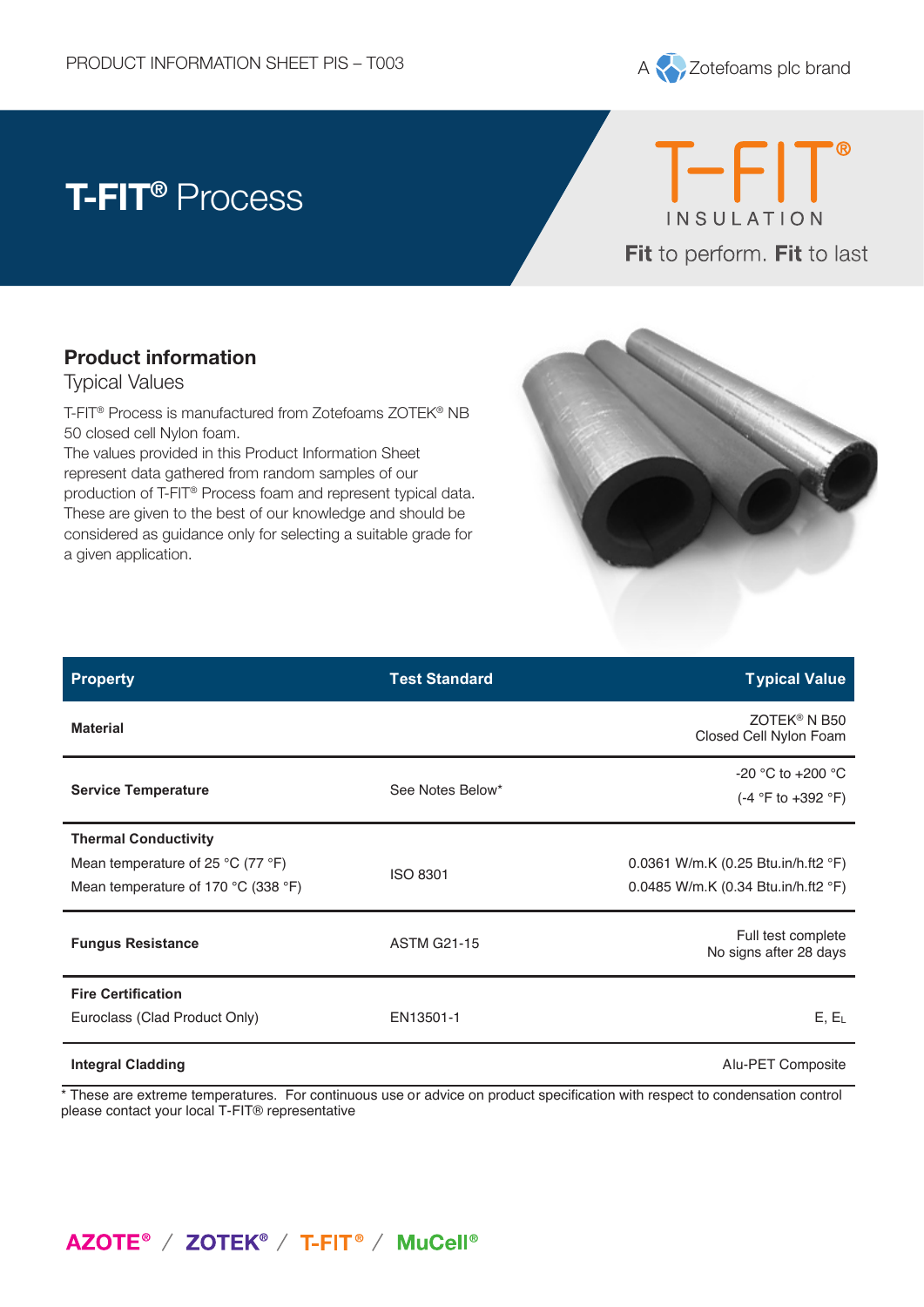| <b>Product Code</b> | <b>Description: T-FIT Process, Straight Tubes</b>                      |                  | <b>Insulation Sizing</b> |        |
|---------------------|------------------------------------------------------------------------|------------------|--------------------------|--------|
|                     |                                                                        | <b>ASME BPE</b>  | in.<br>0.375"            | mm     |
| TFPS009A06C000-9000 | ASME BPE 0.375" OD 9.53mm T-FIT Process Insulating Straight 6.35mm THK |                  |                          | 9.53   |
| TFPS012A06C000-9001 | ASME BPE 0.5" OD 12.70mm T-FIT Process Insulating Straight 6.35mm THK  | <b>ASME BPE</b>  | 0.5"                     | 12.70  |
| TFPS019A06C000-9002 | ASME BPE 0.75" OD 19.05mm T-FIT Process Insulating Straight 6.35mm THK | <b>ASME BPE</b>  | 0.75"                    | 19.05  |
| TFPS025A06C000-9003 | ASME BPE 1.0" OD 25.40mm T-FIT Process Insulating Straight 6.35mm THK  | <b>ASME BPE</b>  | 1.0"                     | 25.40  |
| TFPS038A06C000-9004 | ASME BPE 1.5" OD 38.10mm T-FIT Process Insulating Straight 6.35mm THK  | <b>ASME BPE</b>  | 1.5"                     | 38.10  |
| TFPS050A06C000-9005 | ASME BPE 2.0" OD 50.80mm T-FIT Process Insulating Straight 6.35mm THK  | <b>ASME BPE</b>  | 2.0"                     | 50.80  |
| TFPS063A06C000-9006 | ASME BPE 2.5" OD 63.50mm T-FIT Process Insulating Straight 6.35mm THK  | <b>ASME BPE</b>  | 2.5"                     | 63.50  |
| TFPS076A06C000-9007 | ASME BPE 3.0" OD 76.20mm T-FIT Process Insulating Straight 6.35mm THK  | <b>ASME BPE</b>  | 3.0"                     | 76.20  |
| TFPS101A06C000-9008 | ASME BPE 4.0" OD 101.60mm T-FIT Process Insulating Straight 6.35mm THK | <b>ASME BPE</b>  | 4.0"                     | 101.60 |
| TFPS023D06C000-9004 | DIN 11850 DN20 OD 23.00mm T-FIT Process Insulating Straight 6.35mm THK | <b>DIN 11850</b> | <b>DN20</b>              | 23.00  |
| TFPS029D06C000-9005 | DIN 11850 DN25 OD 29.00mm T-FIT Process Insulating Straight 6.35mm THK | <b>DIN 11850</b> | <b>DN25</b>              | 29.00  |
| TFPS036D06C000-9006 | DIN 11850 DN32 OD 35.00mm T-FIT Process Insulating Straight 6.35mm THK | <b>DIN 11850</b> | <b>DN32</b>              | 35.00  |
| TFPS041D06C000-9007 | DIN 11850 DN40 OD 41.00mm T-FIT Process Insulating Straight 6.35mm THK | <b>DIN 11850</b> | <b>DN40</b>              | 41.00  |
| TFPS053D06C000-9008 | DIN 11850 DN50 OD 53.00mm T-FIT Process Insulating Straight 6.35mm THK | <b>DIN 11850</b> | <b>DN50</b>              | 53.00  |
| TFPS070D06C000-9009 | DIN 11850 DN65 OD 70.00mm T-FIT Process Insulating Straight 6.35mm THK | <b>DIN 11850</b> | <b>DN65</b>              | 70.00  |
| TFPS060I06C000-9013 | ISO 1127 DN50 OD 60.3mm T-FIT Process Insulating Straight 6.35mm THK   | <b>ISO 1127</b>  | <b>DN50</b>              | 60.30  |
| TFPS076l06C000-9014 | ISO 1127 DN65 OD 76.1mm T-FIT Process Insulating Straight 6.35mm THK   | <b>ISO 1127</b>  | <b>DN65</b>              | 76.10  |
| TFPS021I06C000-9009 | ISO 1127 DN15 OD 21.3mm T-FIT Process Insulating Straight 6.35mm THK   | <b>ISO 1127</b>  | <b>DN15</b>              | 21.30  |
| TFPS026l06C000-9010 | ISO 1127 DN20 OD 26.9mm T-FIT Process Insulating Straight 6.35mm THK   | <b>ISO 1127</b>  | <b>DN20</b>              | 26.90  |
| TFPS033I06C000-9011 | ISO 1127 DN25 OD 33.7mm T-FIT Process Insulating Straight 6.35mm THK   | <b>ISO 1127</b>  | <b>DN25</b>              | 33.70  |
| TFPS048I06C000-9012 | ISO 1127 DN40 OD 48.3mm T-FIT Process Insulating Straight 6.35mm THK   | ISO 1127         | <b>DN40</b>              | 48.30  |
| TFPS088I06C000-9015 | ISO 1127 DN80 OD 88.9mm T-FIT Process Insulating Straight 6.35mm THK   | <b>ISO 1127</b>  | <b>DN80</b>              | 88.90  |

On test equipment, Zotefoams can demonstrate that an operator can safely touch the surface of a T-FIT Process tube with 6.35 mm wall thickness and clad with aluminium/PET film composite on a pipe with process temperatures of 200°C, even though the measured surface temperature can be as high as 90°C. Injury is not sustained, despite the high surface temperature, because the PET film is an extremely poor conductor. The maximum skin contact temperature measured is only around 40°C after 5 seconds contact (standard reaction time in an industrial environment). These contact

temperatures are deemed safe as they are below the threshold temperature for burn injuries over this time frame.

The widespread use of metallic cladding systems may have given rise to an acceptance that 60°C is the upper surface temperature limit with regards to personal protection, but substitution of this cladding with the composite described above allows operators to be protected even when temperatures exceed this so-called limit.

### AZOTE<sup>®</sup> / ZOTEK<sup>®</sup> / T-FIT<sup>®</sup> / MuCell<sup>®</sup>